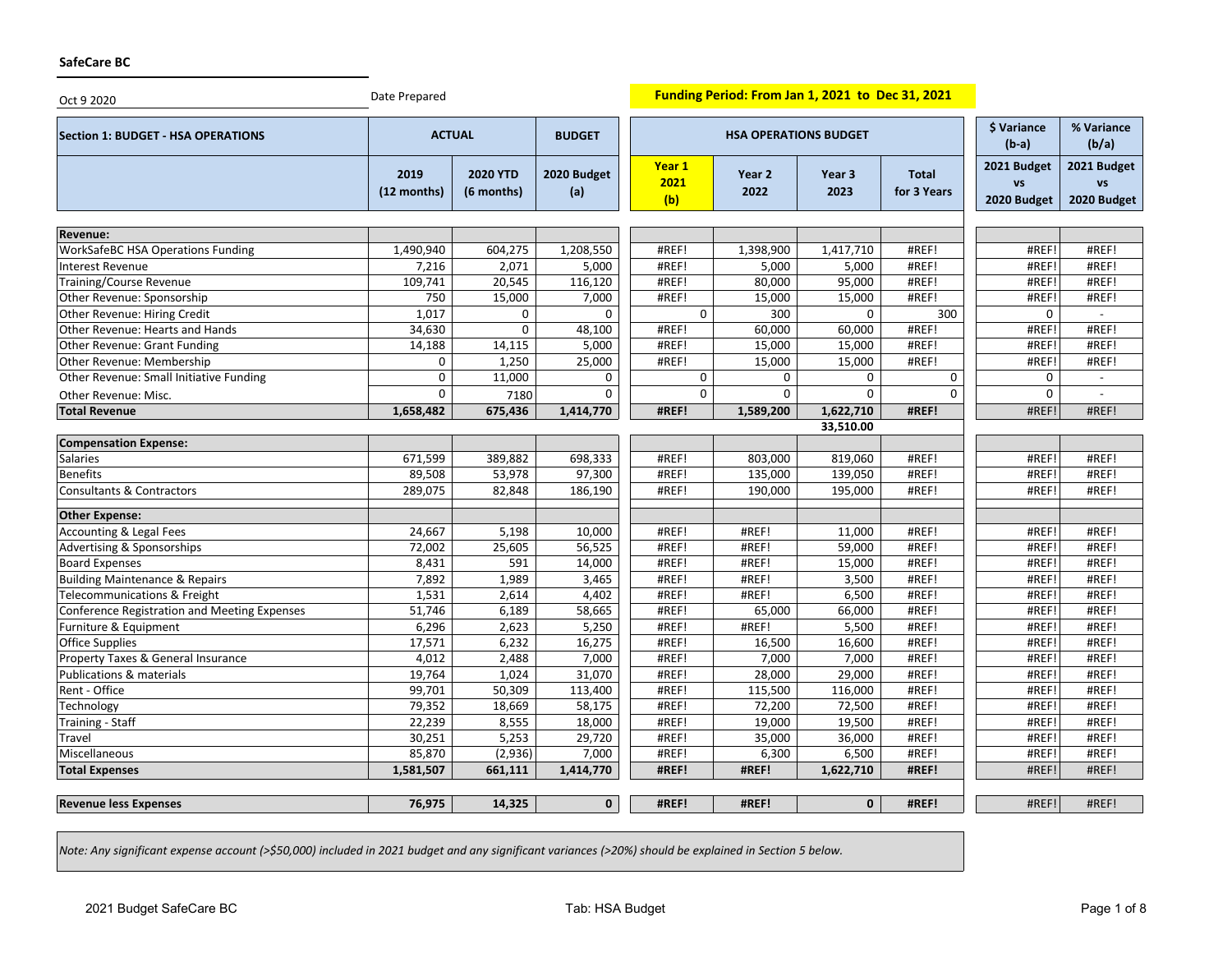| Section 2: RESERVE FUND - HSA OPERATIONS |  | 2019                     | 2020    | 2021    |
|------------------------------------------|--|--------------------------|---------|---------|
| <b>Opening Balance</b>                   |  | 150.268                  | 157.305 | 157,305 |
| Drawdown (-)                             |  | $\overline{\phantom{0}}$ |         |         |
| Add Surplus Retained in Reserve Fund     |  | $\overline{\phantom{0}}$ |         |         |
| Additional Funds Requested               |  | 7.037                    |         |         |
| <b>Ending Balance</b>                    |  | 157,305                  | 157,305 | 157,305 |

Describe the reason(s) for any drawdown of HSA Reserve Fund in the current year

| <b>Section 3: COMPENSATION - HSA OPERATIONS</b>           | <b>ACTUAL</b> |      | <b>HSA OPERATIONS BUDGET</b> |                |                           |
|-----------------------------------------------------------|---------------|------|------------------------------|----------------|---------------------------|
|                                                           | 2019          | 2020 | Year 1<br>2019               | Year 2<br>2020 | Year <sub>3</sub><br>2021 |
|                                                           |               |      |                              |                |                           |
| List the top ten highest compensated positions, including |               |      |                              |                |                           |
| consultants (who are contracted on an ongoing basis), in  |               |      |                              |                |                           |
| the following annual compensation categories:             |               |      |                              |                |                           |
| 1. Number of positions with compensation                  |               |      |                              |                |                           |
| \$1-\$39,999                                              | $\mathbf{1}$  | 0.5  |                              | $\mathbf{1}$   |                           |
| 2. Number of positions with compensation                  | 5             | 8    | 6                            | 6              | 6                         |
| \$40,000-\$79,999                                         |               |      |                              |                |                           |
| 3. Number of positions with compensation                  | 4             | 3    | 4                            | 3              | 4                         |
| \$80,000-\$119,999                                        |               |      |                              |                |                           |
| 4. Number of positions with compensation                  |               |      |                              |                |                           |
| \$120,000-\$159,999                                       |               |      |                              |                |                           |
| 5. Number of positions with compensation                  |               |      |                              |                |                           |
| \$160,000 - \$199,999                                     |               |      |                              |                |                           |
| 6. Number of positions with compensation                  |               |      |                              |                |                           |
| \$200,000-\$249,999                                       |               |      |                              |                |                           |
| 7. Number of positions with compensation                  |               |      |                              |                |                           |
| \$250,000-\$299,999                                       |               |      |                              |                |                           |
| 8. Number of positions with compensation                  |               |      |                              |                |                           |
| \$300,000-\$349,999                                       |               |      |                              |                |                           |
| 9. Number of positions with compensation                  |               |      |                              |                |                           |
| \$350,000 and over                                        |               |      |                              |                |                           |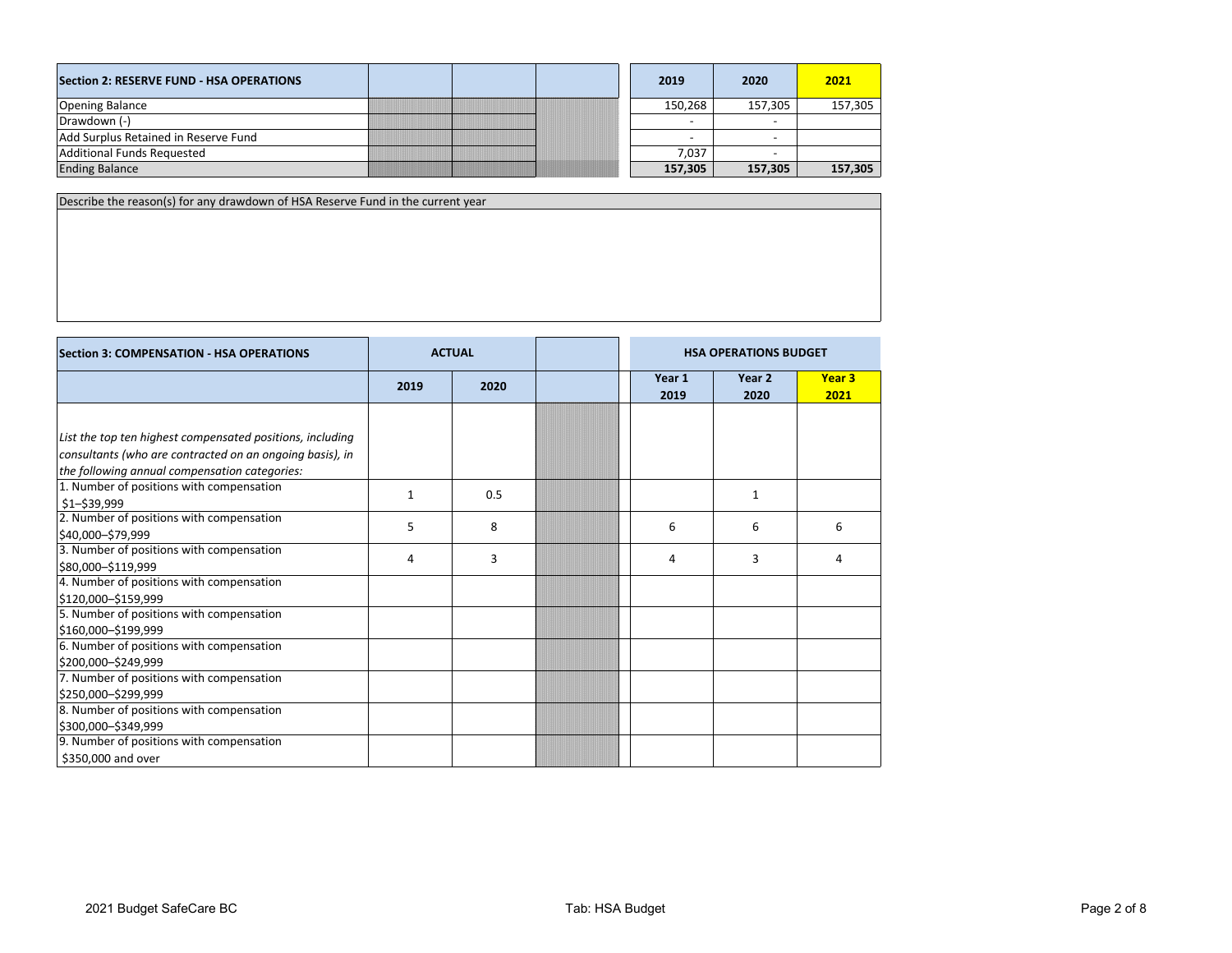## **Section 4: EXPENSE ALLOCATION - HSA OPERATIONS**

*a) Describe the method or formula used in the 2021 budget to allocate common expenses and/or overhead expenses shared between HSA operations and COR administration or shared between the organization's head office and HSA operations (e.g., based on staffing FTE or square footage of office)*

SafeCare BC co-shares an office space and back-end administration services with the BC Care Providers Association (BCCPA) via a Shared Services Agreement (SSA). Costs associated with the SSA are allocated to the following line items: Consultants and Contractors, Advertising and Sponsorship, Building Maintenance, Telecommunications, Furniture, Office Supplies, Technoloy, and Staff Training.

*b) List the expenses and amounts that have been allocated according to method described in (a) and included in the 2021 budget in Section 1.*

Costs associated with the SSA are allocated to the following line items: Consultants and Contractors (\$126,030), Advertising and Sponsorship (\$42,525), Building Maintenance (\$3,465), Telecommunications (\$4,452), Furniture (\$5,250), Office Supplies (\$16,485), Technoloy (\$23,625), and Staff Training (\$15,960).

*c) Has the expense allocation method used in the 2021 budget changed from previous year? If it has changed, explain why.*

No change.